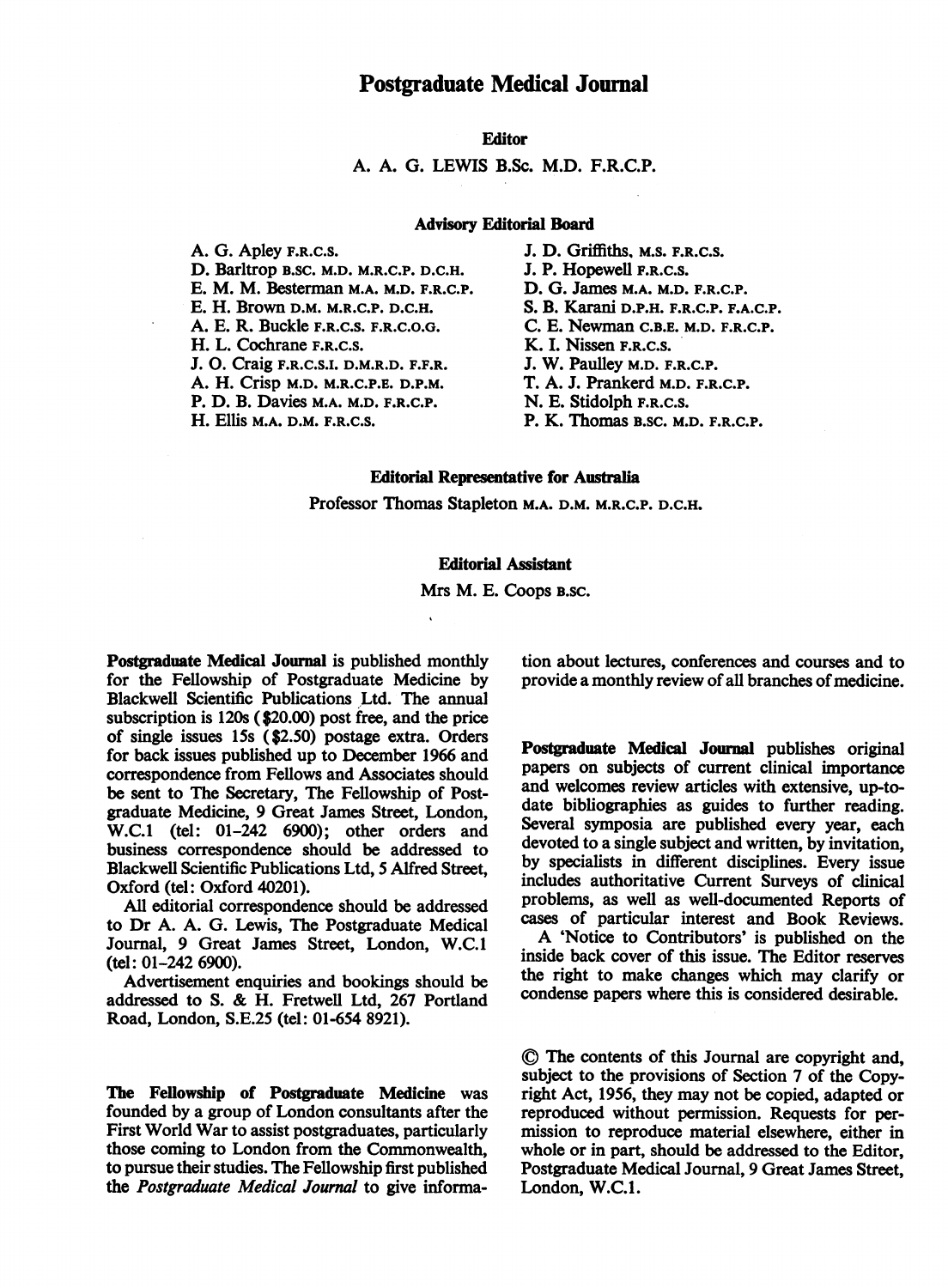# SYMPOSIUM ON LIVER DISEASE

# Held at the Sussex Postgraduate Medical Centre, Brighton General Hospital, on 25 May <sup>1968</sup>

Editor

ROGER WILLIAMS M.D., M.R.C.P.

| Preface                             | <b>ROGER WILLIAMS</b>                                    |
|-------------------------------------|----------------------------------------------------------|
| Developments in jaundice            | R. P. H. THOMPSON and<br><b>ROGER WILLIAMS</b>           |
| The uses of liver biopsy            | I. D. ANSELL                                             |
| The value of liver scanning         | A. L. W. F. EDDLESTON,<br>A. P. FROST and ROGER WILLIAMS |
| Iron overload                       | PAUL M. SMITH                                            |
| Aspects of ascites                  | <b>ROBIN KNILL-JONES</b>                                 |
| Hypersplenism in cirrhosis          | L. M. BLENDIS                                            |
| Treatment of hepatic encephalopathy | P. J. TOGHILL                                            |
|                                     |                                                          |

ROGER WILLIAMS

Bleeding oesophageal varices

 $\ddot{\phantom{a}}$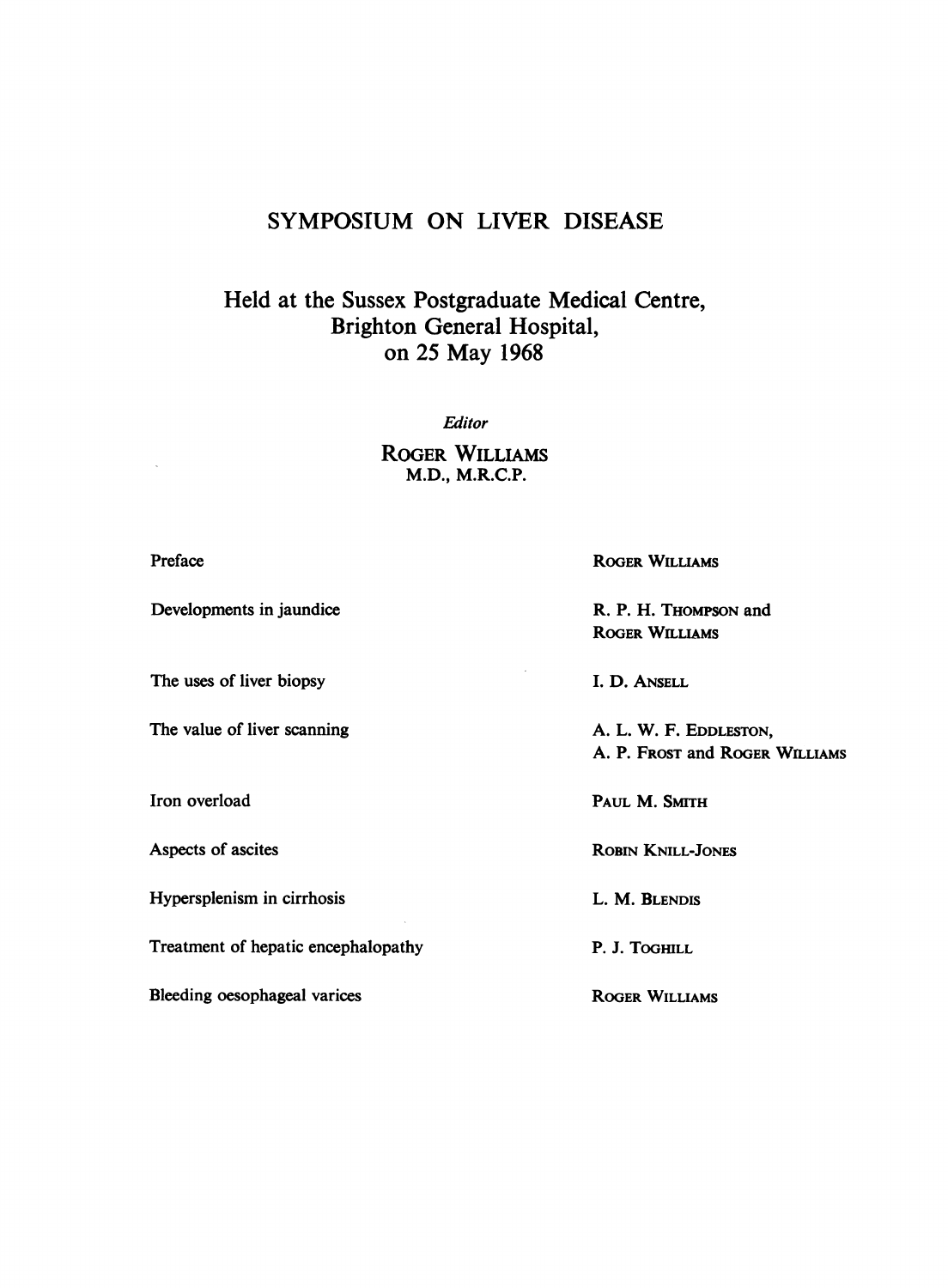## **Contributors**

- I. D. ANSELL, M.B., B.CHIR. Lecturer in Pathology, Department of Morbid Anatomy
- L. M. BLENDIS, M.B., M.R.C.P. Research Fellow and Honorary Lecturer in Medicine
- A. L. W. EDDLESTON, B.M., M.R.C.P. Medical Registrar.
- A. P. FROST, B.SC. Hospital Physicist, Department of Medical Physics
- R. KNILL-JONES, M.B., M.R.C.P. Research Fellow
- P. M. SMITH, M.B., M.R.C.P. Research Fellow and Honorary Lecturer in Medicine
- R. P. H. THOMPSON, B.A., B.M., M.R.C.P. M.R.C. Clinical Research Fellow jointly with Department'of Chemical Pathology
- P. J. TOGHILL, M.D., M.R.C.P. Formerly Senior Medical Registrar, now Consultant Physician, Nottingham Hospitals

ROGER WILLIAMS, M.D., M.R.C.P. Consultant Physician and Director of Liver Unit

From: The Medical Research Council Group on the Metabolism and Haemodynamics of Liver Disease, Department of Medicine, King's College Hospital and Medical School, London, S.E.5.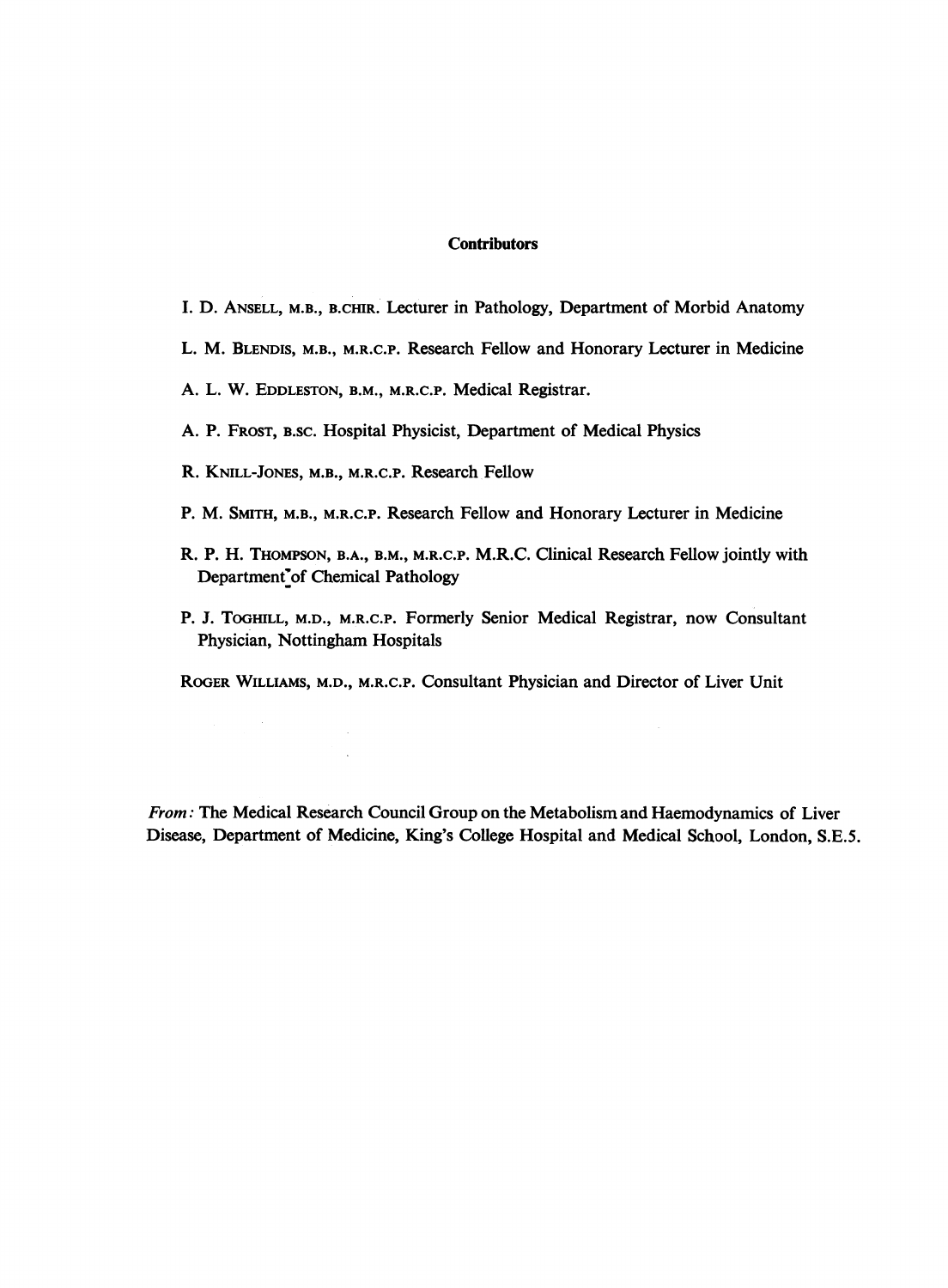# Books received

- The Traumatic Neurosis. By LESTER KEISER. Pp. 234. Philadelphia and Toronto: J. B. Lippincott; London: Pitman Medical, 1968. £5.
- Adrenergic Neuro-transmission. Edited by G. E. W. WOLSTEN-HOLME and M. O'CONNOR. Ciba Foundation Study Group in honour of U. S. von Euler. Pp. 123, illustrated. London: J. & A. Churchill, 1968. 22s.
- Technologist Guide to Mammography. By R. L. EGAN. Pp. 123, illustrated. Baltimore: Williams & Wilkins; Edinburgh and London: E. & S. Livingstone, 1968. £4.
- Prepaid Group Practice Health Plan. Edited by WALTER H. UPHOFF. Seminar conducted at the University of Colorado. Pp. 85. University of Colorado, 1968. Price not given.
- A Practical Approach to Radioisotope Renography. By K. E. BRITTON and N. J. G. BROWN. Pp. 20, illustrated. Edinburgh: Nuclear Enterprises Limited, 1968. Price not given.
- New Aspects of Human Genetics. Scientific editors: C. E. FORD and H. HARRIS. British Medical Bulletin, Vol. 25, No. 1, January 1969. London: British Council. £2.
- Infections of the Nervous System. Proceedings of the Association for Research in Nervous and Mental Disease, Vol. XLIV. Edited by H. M. ZIMMERMAN Pp. 495, illustrated. Baltimore: Williams & Wilkins; Edinburgh and London: E. & S. Livingstone, 1968. £10 10s.
- Chemotherapy of Chronic Bronchitis and Allied Disorders. By J. ROBERT MAY. Pp. 115, illustrated. London: The English Universities Press, 1969. 35s.
- Technical Haematology. By A. SIMMONS. Pp. 316, illustrated. Philadelphia: J. B. Lippincott; London: Pitman Medical, 1968. £7.
- F.R.C.S. Papers 1963-1968 for the diploma of the Royal College of Surgeons of Edinburgh. Pp. 49. Edinburgh and London: E. & S. Livingstone, 1969. 7s.
- Perinatal Problems: The Second Report of the British Perinatal Mortality Survey. Edited by N. R. BUTLER and EVA D. ALBERMAN. Pp. 395, illustrated. Edinburgh and London: E. & S. Livingstone, 1969. 60s.

#### Amines and Schizophrenia.

Ed. by H. E. HIMWICH, S. S. KETY and J. R. SMYTHIES. Pp. ix  $+$  290, illustrated. Oxford: Pergamon Press, 1967. 75s.

The editors organized <sup>a</sup> Symposium for many leading workers in this field and have presented the papers and discussion as a book. Inevitably it contains articles which have been published elsewhere in similar form and also reviews of particular topics. No doubt readers will have their individual preferences amongst the various subjects discussed, but it is valuable to have gathered together a number of relevant aspects of biochemical research into schizophrenia (and there is frequent reference to affective disorders as well).

To say the least, it is intriguing that there should be amines in the brain playing a vital role in mental function and that there is a growing list of related amines, derivatives of phenylethylamine and tryptamine, which can cause somewhat schizophrenic-like mental disturbances. In his admirably succinct introduction Smythies outlines the catechol amine hypothesis, the tryptamine hypothesis and the hypo thesis of <sup>a</sup> disordered biochemical process, i.e. transmethyla tion.

- Progress in Conception Control 1968. Edited by DEAN L. MOYER. Pp. 144, illustrated. Philadelphia and Toronto: J. B. Lippincott; London: Pitman Medical, 1968. 50s.
- Presymptomatic Detection and Early Diagnosis. Edited by the late C. L. E. H SHARP and HARRY KEEN Pp. 384, illustrated. London: Pitman Medical, 1968. £6 6s.
- Endocrine Pathology. By J. M. B. BLOODWORTH, and other contributors. Pp. 750, illustrated. Baltimore: Williams & Wilkins; Edinburgh and London: E. & S. Livingstone, 1968. £15.
- The 'Sphincters' of the Digestive System. Anatomical, Functional and Surgical Considerations. By L. J. A. DIDIO and M. C. ANDERSON Pp. 255, illustrated. Baltimore: Williams & Wilkins; Edinburgh and London: E. & S. Livingstone, 1968. £7.
- The Role of Learning in Psychotherapy; a Ciba Foundation Symposium. Edited by RUTH PORTER. Pp. 340. London: J. & A. Churchill, 1968. 60s.
- Recent Advances in Clinical Pathology, Series V. General editor: S. C. DYKE. Pp. 528, illustrated. London: J. & A. Churchill, 1968. 100s.
- Diagnosis and Treatment of Cardiac Arrhythmias. By J. P. P. STOCK. Pp. 234, illustrated. London: Butterworths, 1969. 75s.
- Obstetrics Illustrated. By M. M. GARREY, A. D. T. GOVAN, C. H. HODGE and R. CALLANDER. Pp. 493, illustrated. Edinburgh and London: E. & S. Livingstone, 1969. 55s.
- A Manual of English for the Overseas Doctor. By JoY E. PARKINSON. Pp. 213. Edinburgh and London: E. & S. Livingstone, 1969. 15s.

#### New Editions

- Recent Advances in Endocrinology. Edited by V. H. T. JAMES. Eighth edition. Pp. 334, illustrated. London: J. & A. Churchill, 1968. 80s.
- Practical Haematology. By J. V. DACIE and S. M. Lewis.<br>Fourth edition. Pp. 568, illustrated. London: J. & A. Churchill, 1968. 50s.

## Book reviews

The reports by distinguished workers range from abnormal biochemical findings in mentally ill people to the delicately elicited responses to amines of single neurones in the limbic system of <sup>a</sup> cat. The discussions after the papers are lively. It is beneficial to witness experts seeking to explain the contradictory findings which so often appear as disillusioning sequels to initial exciting reports, e.g. the 'pink spot'.

In Kety's useful summary he reminds us that none of the significant hypotheses considered in this symposium were valuable projects and are still plausible hypotheses with heuristic value.

#### Pathology of Mental Retardation

By L. C. CROME and J. STERN. Pp. viii  $+406$ , illustrated. London: J. & A. Churchill, 1967. 84s.

The authors, <sup>a</sup> senior neuropathologist and <sup>a</sup> biochemist, offer a mature, considered approach to their subject based on their wide experience of mental deficiency, first at the Fountain Hospital and more recently at Queen Mary's Hospital for Children, Carshalton. The disorders dealt with are those usually encountered within the framework of mental deficiency hospitals in this country, with the emphasis there-